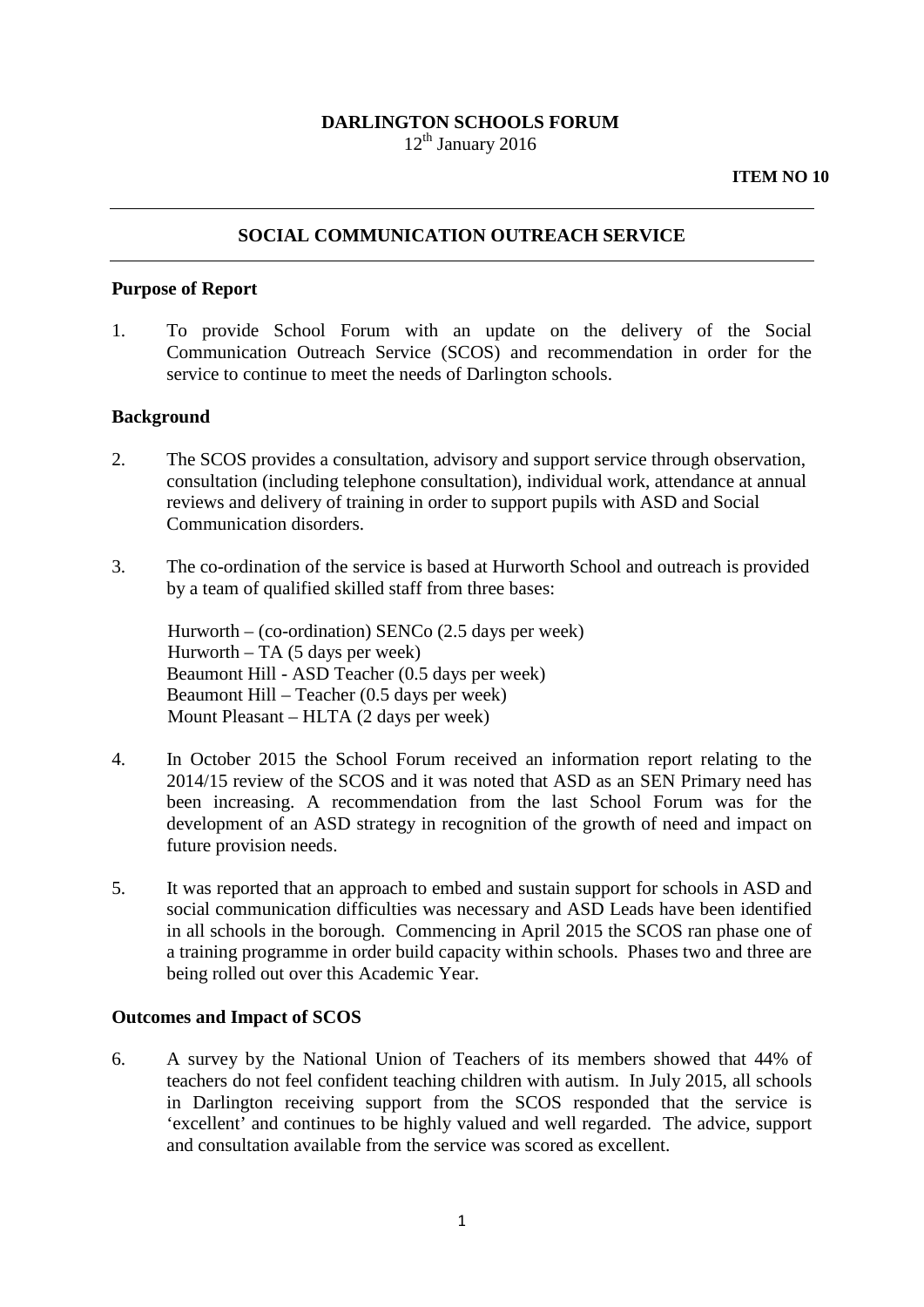7. The provision of training for ASD leads has resulted in positive feedback after training was completed. Some comments include: *"I appreciate the service has a great number of children that it caters for ….. hopefully with the additional training of ASD leads … we can reduce the need to call out SCOS for advice and support"; "I have begun passing the fresh ideas in supporting the learning of children onto other staff members"; "A fabulous training session which has made me feel empowered and confident to become the ASD lead".*

## **Issues**

- 8. One of the objectives of embedding ASD leads in schools is that generalist referrals to the SCOS decrease overtime. Whilst the training has been well received the referrals into the service still remain at high levels. In 2014/15 there were 37 new referrals during the year, and in the first three months of this term, there have been 13 new referrals, a third already of the previous year. This shows that it may be some time before the benefits of the training are realised as time is taken to embed whole school approaches to ASD support in school and reliance on the service decreases.
- 9. As at November 2015, 33 schools (25 primary and 8 secondary) are accessing support for 220 children (125 primary, 95 secondary). The highest level of intervention by SCOS staff is that of consultation visits to schools which clearly take more time. In 2014/15 there were 111 consultation visits, and already this year **85** visits have taken place.
- 10. The staffing resource covers 10.5 days per week which equates to an average number of 7 hours per child, per term. The actual average being undertaken is approximately 14 hours per child, per term.
- 11. This is clearly not a sustainable position therefore something needs to be done to ensure the service is continued but adapted to meet both short and long term needs.

# **Recommendation**

- 12. The SCOS are requesting an increase to the SCOS funding for a part time Teacher with SEND (ASD) experience to co-ordinate the service thus allowing current staff to concentrate on delivering the needed outreach service and embedding ASD leads training.
- 13. The current budget is £52,500 and an increase of up to £25,000 is being sought (subject to recruitment).
- 14. This injection of funding will support the SCOS to respond to increasing demands of the service, and to release the support required in order to embed the whole school approach including supporting the training to continue on a cyclical basis. Support to schools to implement whole school approaches/strategies can also be provided.
- 15. If the training is embedded this should create more inclusive environments, reduce requests for specialist placements and meet needs in mainstream delivering better long term outcomes which will benefit schools and pupils.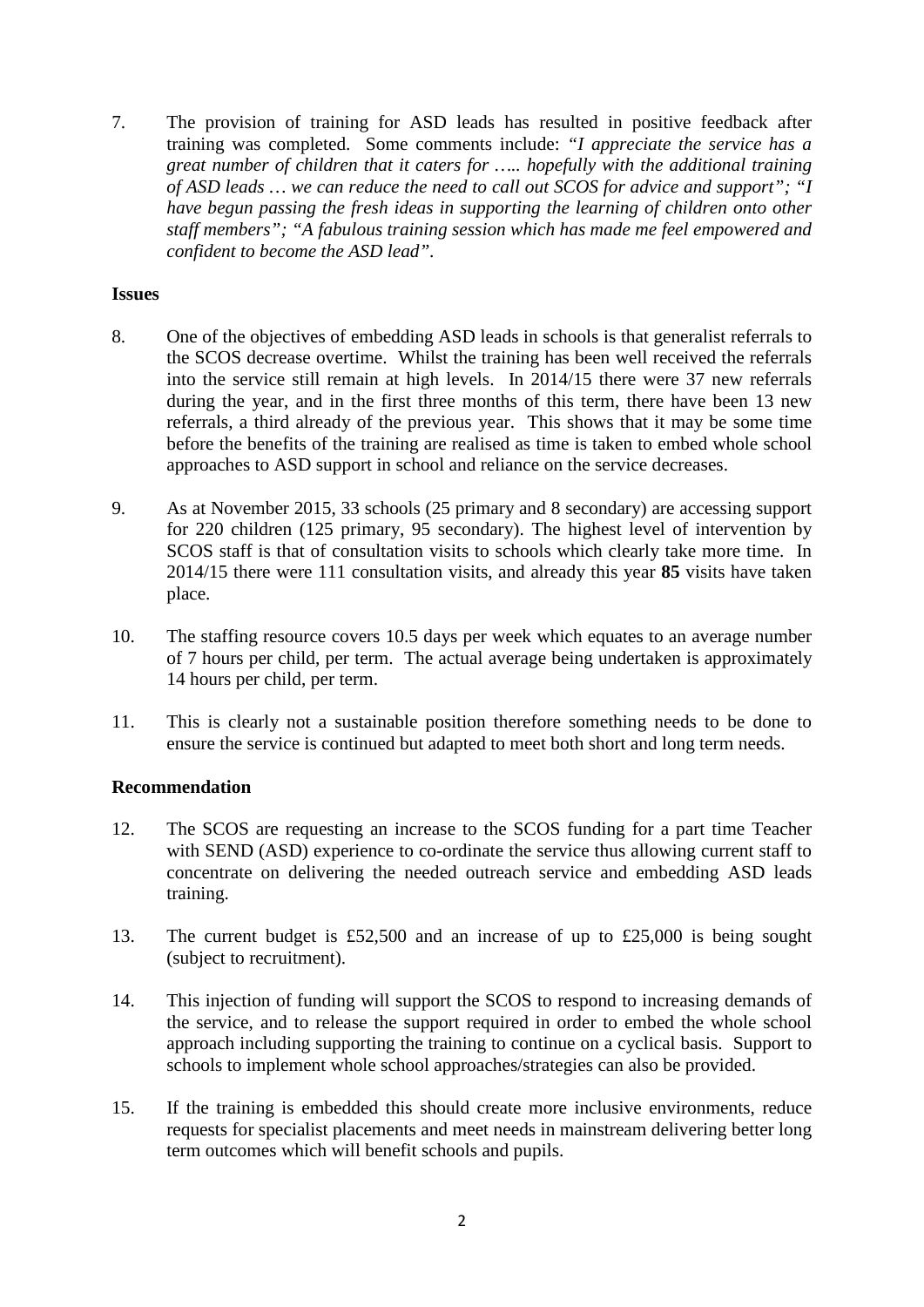- 16. **The post will be reviewed after one full Academic Year in order to ascertain impact and evaluate future needs to ensure the service is still structured in such a way to meet Darlington school's needs.**
- 17. **Funding -** To fund this post from this last term of the financial year then this will come out of the unallocated high needs we have in this year, if agreed. With regard to 16/17 there is a small unallocated pot in the high needs and underspend, so there will be the ability to fund through carry forward.

# **Options**

18. In considering this recommendation, the following options have been considered. Option 4 is the chosen option:

| Option                                                                                                        | <b>Benefit/Dis-benefit</b>                                                                                                                                                                                                                                                                  | Cost/resource        | <b>Impact</b>                                                                                                                                                                                                  |
|---------------------------------------------------------------------------------------------------------------|---------------------------------------------------------------------------------------------------------------------------------------------------------------------------------------------------------------------------------------------------------------------------------------------|----------------------|----------------------------------------------------------------------------------------------------------------------------------------------------------------------------------------------------------------|
|                                                                                                               |                                                                                                                                                                                                                                                                                             | implications         |                                                                                                                                                                                                                |
| 1. Do nothing                                                                                                 | The service would need to reduce<br>support by half through<br>introduction of a new criteria eg<br>management of referrals on a<br>RAG rating.<br>The service would become a<br>consultative and advisory support<br>service only.<br>Individual support and annual<br>review work will be | incl. on-costs<br>£0 | Schools will need to<br>support children that<br>do not meet new<br>criteria, hence<br>putting more<br>pressure on school's<br>SEN budgets.<br>Longer term, this<br>may have an impact<br>on the need for more |
|                                                                                                               | compromised.                                                                                                                                                                                                                                                                                |                      | SEN high needs<br>placements.                                                                                                                                                                                  |
| 2. Recruit for<br>administrative<br>support                                                                   | As above, will have no impact on<br>reduction of referral numbers.<br>Release co-ordinator of<br>administration up to 0.5 days per<br>week.                                                                                                                                                 | £7,500               | As above                                                                                                                                                                                                       |
| 3. Funding to be<br>delegated<br>through DBC to<br>commission EP<br>service to co-<br>ordinate the<br>service | Will relieve service of any<br>administration, allowing workload<br>of service to be purely on<br>delivery.<br>Will provide an external quality<br>assurance/verification.<br>Will contribute to early<br>identification of children/young<br>people's needs.                               | £25,000              | External quality<br>assurance and early<br>identification                                                                                                                                                      |
| 4.SCOS to<br>recruit Co-<br>ordinator                                                                         | Enable hands-on school<br>management referrals, audit and<br>quality assurance.<br>Challenge of applications, to<br>embed delivery and ensure<br>schools embedding graduated<br>response/ASD leads embedded.                                                                                | £18-25K              | Preferred Option                                                                                                                                                                                               |